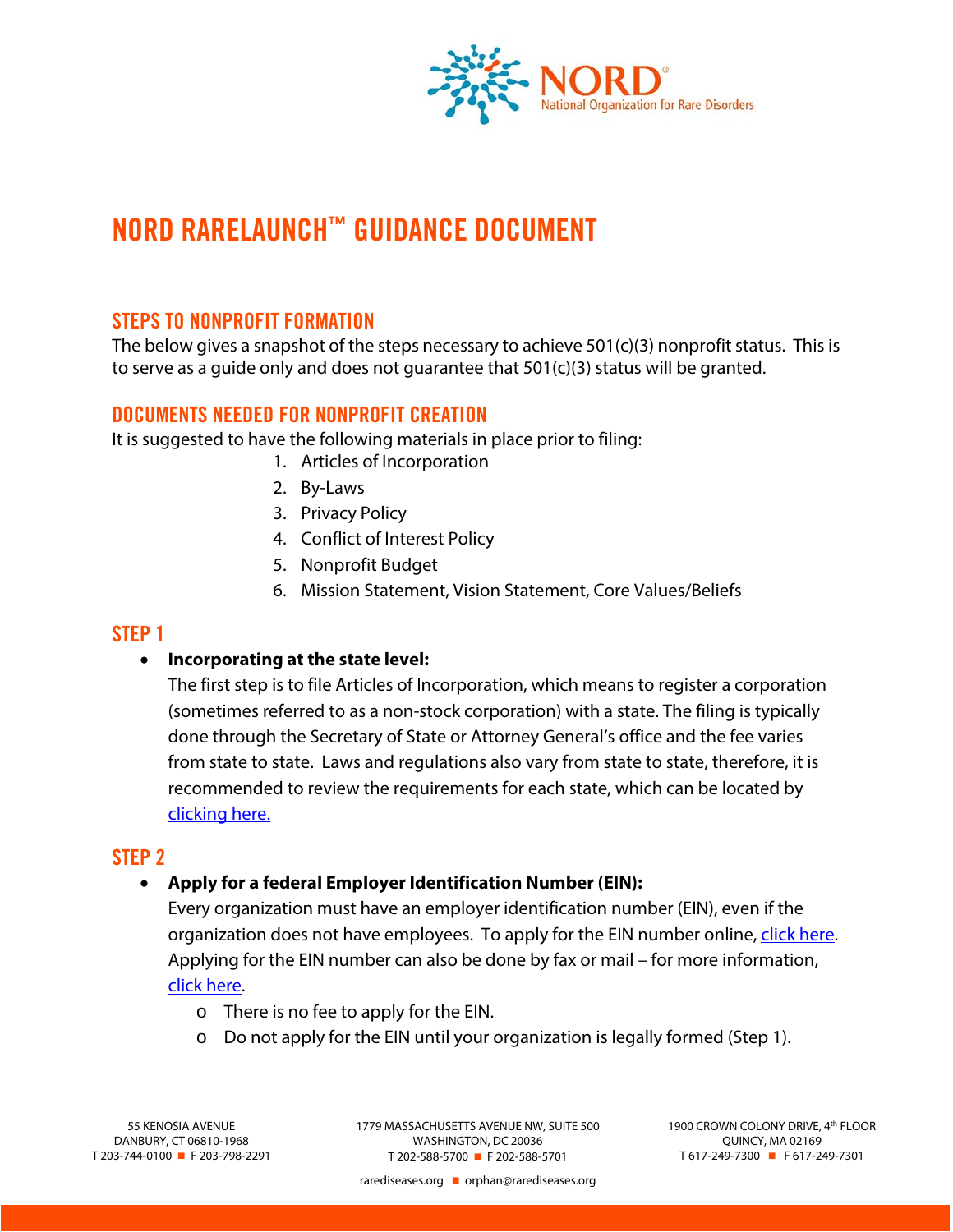# **STEP 3**

## • **Apply for 501(c)(3) Status:**

Once you have the EIN number the next step is to apply for 501(c)(3) status. To apply for 501(c)(3) status[, Form 1023-EZ](https://www.irs.gov/uac/about-form-1023ez) or [Form 1023](https://www.irs.gov/uac/about-form-1023) needs to be completed.

- o Most small organizations can apply using form [1023-EZ online.](https://www.irs.gov/uac/about-form-1023ez) To determine eligibility to complete this form, complete the [eligibility worksheet,](https://www.irs.gov/pub/irs-pdf/i1023ez.pdf) which is located at the end of the instruction form. The user fee for this form is \$400.
- o If you are not eligible to complete Form 1023-EZ then complete Form 1023. For information on this form, [click here.](https://www.irs.gov/uac/about-form-1023) There is an option to complete an interactive form or the standard PDF version. The user fee for this form ranges from \$400 - \$850.

# **QUESTIONS**

## **How much is it to incorporate per state?**

Price for incorporating will vary from state to state. For example, Georgia offers a \$0 filing fee and must be completed online (as of 06/10/16) while Vermont charges a \$125 filing fee (as of 06/10/16). Please check your state's Secretary of State website to see what the most recent requirements, forms, and fees are.

### **How long does the process take?**

Depending on the office, whether you submit hardcopy or electronic paperwork, and whether or not it's peak season, each filing could take between one business week up to a full year. In most cases, once you have filed everything and become approved it has been a year to 16 months from start to finish. The application that generally takes the longest is the IRS tax-exempt status to become a 501(c)(3).

### **What can I expect throughout the process?**

This is a lengthy process from start to finish and depending on the time of year and the amount of applications to be reviewed it could take up to 16 months to a full two years. This is the higher end of the scale, but quite possible. You will also need to make sure you are filing all of the correct forms and have copies of each document because many times you will have to submit them to more than one place (for example, when you fill for charitable solicitation registration you usually need to provide copies of your Form 990). There is also a monetary investment in starting a nonprofit that you will have to provide to file most forms.

2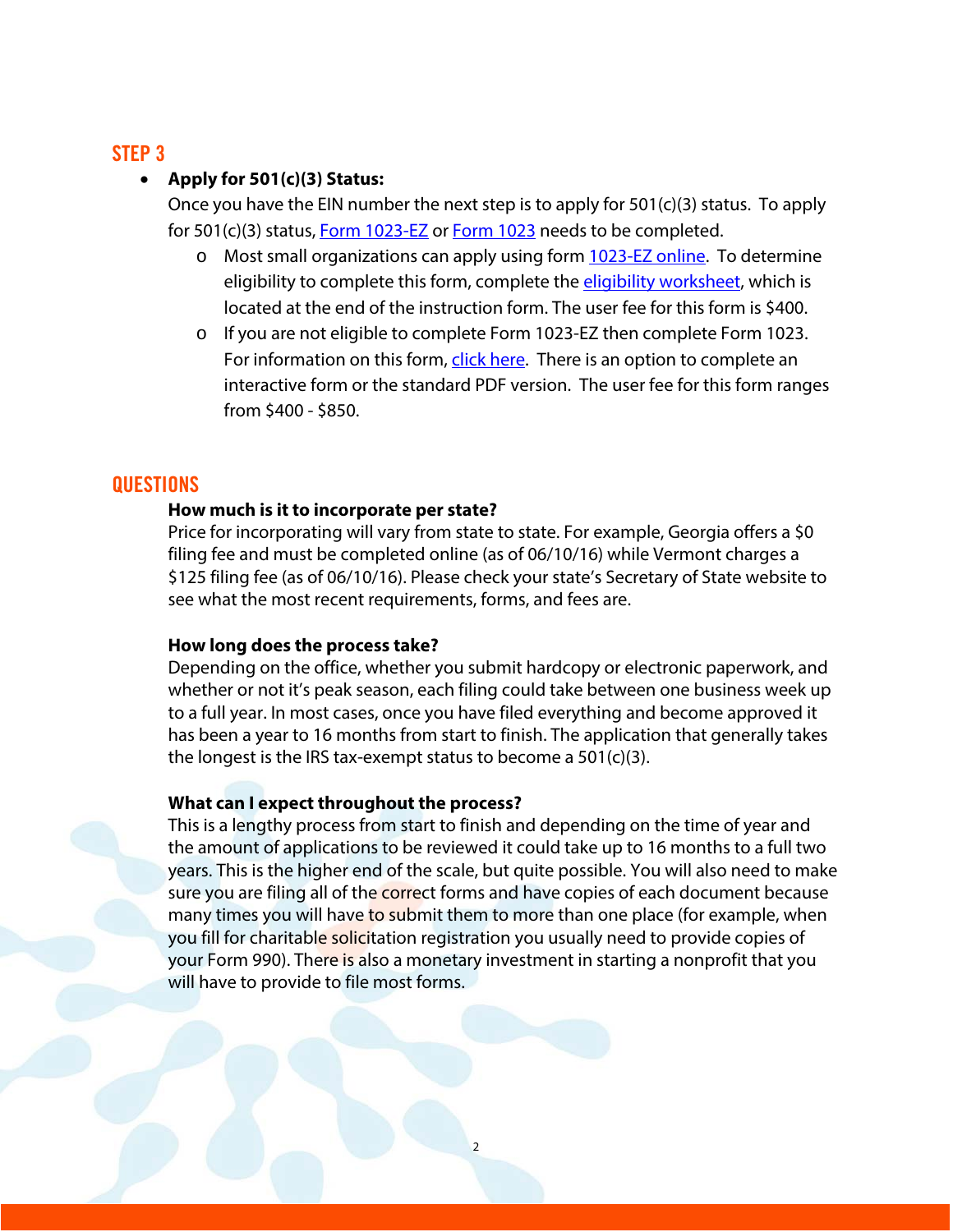#### **Do many people get denied?**

According to the IRS, about 10% of completed and submitted applications get denied per year for tax-exempt, 501(c)(3), status.

#### **What's a rough estimate of the total cost?**

When you are finished applying for everything, the cost will be around \$1,000 to \$1,500 depending on what state you are in and what requirements you must fulfil to maintain 501(c)(3) status and to solicit to, from, and in your state.

#### **Do I need to hire a lawyer to review or fill out any/all of the paperwork?**

In a short answer, no, you do not need to hire a lawyer to review or fill out any of the paperwork required to start your own nonprofit. If you follow the state and federal guidelines and directions and review every document before sending them out, you should be able to manage the process. Some organizations or businesses do offer services in assistance to filling out forms, but usually this is a paid-for service. You may also check with your Secretary of State or Attorney General's office to see if they have lawyers who offer free workshops to educate people looking to start nonprofits.

#### **Are there any additional paperwork or forms to fill out?**

It depends on which state you base your nonprofit out of. In most cases, yes you will have an additional process to go through with the state for registering your nonprofit organization so that you can receive donations and raise money through fundraisers. Because charitable registrations are regulated at the state level, and not at the federal level, the registration requirements can vary widely from state to state. Each state has its own, unique requirements with respect to charitable filings, and they differ with respect to: which documents must be filed for registration purposes; who may sign registration documents, on behalf of the organization, and whether these documents must be notarized; which state offices require filings; and how much it will cost to register the charity. Some states allow nonprofits to exist and receive funds without registering if they make under a certain amount through donations per year, in others it is mandatory to file with the state and you can be fined up or over \$25,000 if you fail to do so. These charitable solicitation forms are to be filled out after receiving 501(c)(3) status as many states require you to send in your IRS approval letters with your registration packet. The cost of registration varies state to state and can range from free to \$2,000.

3